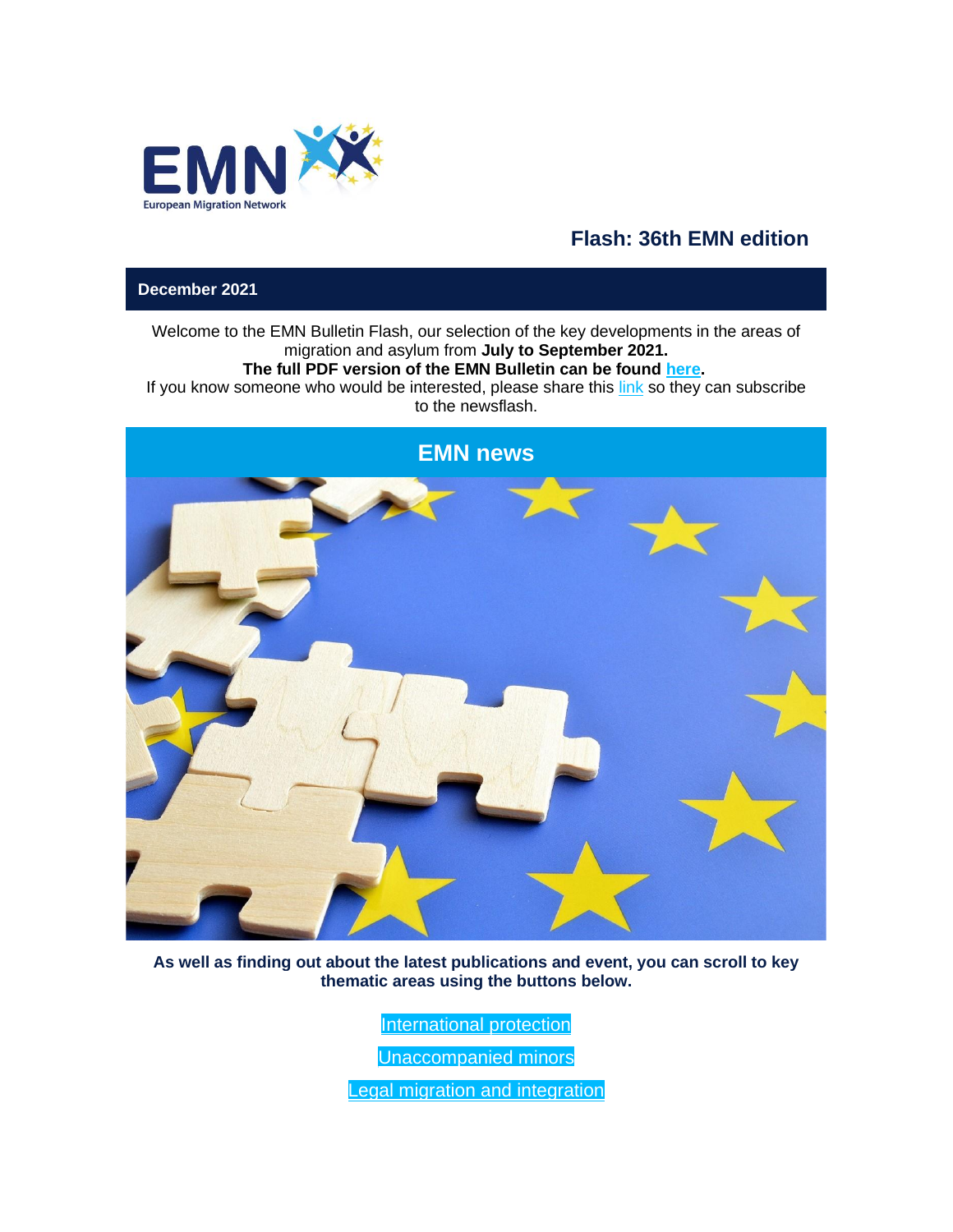

[Human trafficking](%20t%20)

[Border management](%20t%20)

# **Recent EMN publications and events**

- **EMN inform:** 'Innovation in migration: Exploring legal pathways and new types of financing (public/private) to fill labour market needs'
- **Country Factsheets 2020** provide an overview of key developments in each Member State, Norway, Georgia and Moldova.
- **EMN study:** 'Responses to long-term irregularly staying migrants: practices and challenges in EU Member States and Norway'
- **2020 Annual Report on Migration and Asylum Statistical Annex** is now available.
- **EMN-World Bank footprint series roundtable:** 'Circular Migration for Low- and High-Skilled: A New Paradigm?' covering circular migration schemes with a diverse set of speakers from Canada, Germany, Morocco, New Zealand, Nigeria, and the United States.

**[Back](%20t%20)** 

# **News from the EU**

# **EU actions on Afghanistan**

The European Parliament adopted a resolution on Afghanistan declaring solidarity and called on the Commission and Member States to "pursue a humane asylum policy in which the EU shoulders its moral responsibility in reception and integration in full compliance with the 1951 Geneva Convention". The European Parliament welcomed the High-level Resettlement Forum dedicated to the situation in Afghanistan. DG HOME Commissioner Ylva Johansson attended the UN General Assembly in New York (20-23 September) to discuss ongoing efforts with EU partners and neighbouring country representatives.

# **Actions against smuggling**

The EU adopted a renewed EU action plan against migrant smuggling (2021-2025). The action plan has four key pillars:

- 1. Improving the law enforcement and judicial response to migrant smuggling.
- 2. Gathering and sharing information.
- 3. Improving the prevention of migrant smuggling and the assistance to vulnerable migrants.
- 4. Reinforcing cooperation with partner countries.

# **World Day Against Trafficking in Persons**

On World Day Against Trafficking in Persons, held on 30 July 2021, Ghada Waly (Executive Director of the United Nations Office on Drugs and Crime) and Ylva Johansson (European Commissioner for Home Affairs) delivered a joint statement on the EU-UN cooperation and coordination on the matter. The EU's **Strategy on Combatting Trafficking in Human Beings 2021-25**, published on 14 April 2021, is currently being implemented. It identifies key priorities aiming to combat trafficking in human beings more effectively and proposes concrete actions. It also aims to support Member States and non-EU partner countries in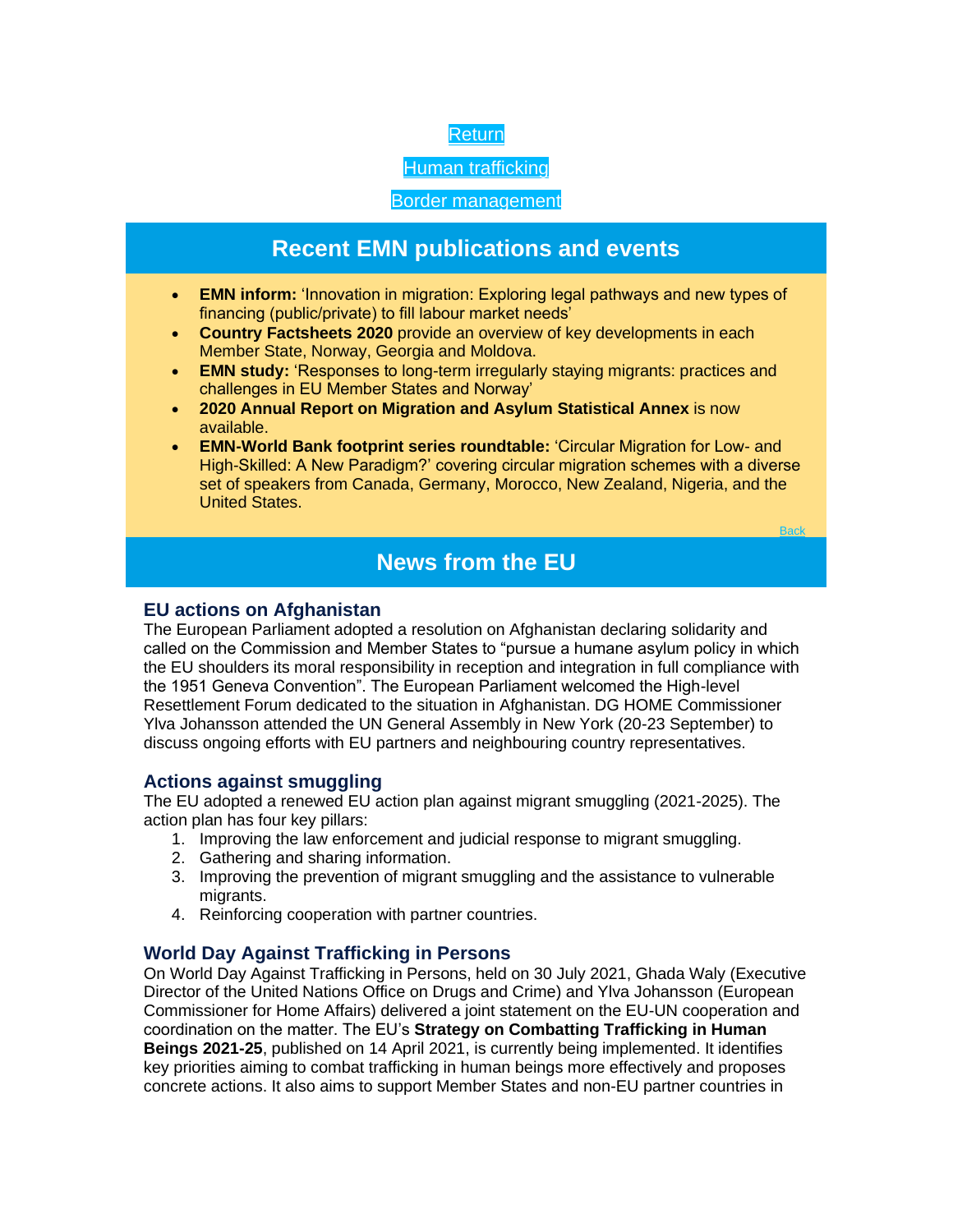the implementation of the United Nations Convention against Transnational Organized Crime and the Trafficking in Persons Protocol, to which the EU and its Member States are parties.

#### **Asylum, Migration and Integration Fund**

The European Parliament adopted the Asylum, Migration and Integration Fund (AMIF) consisting of € 9.88 billion to support asylum and migration policies. The Fund will aim to strengthen the EU's common asylum policy, by taking into consideration the needs of Member States, support the integration of third-country nationals, and help to combat irregular migration.

**[Back](%20t%20)** 

# **News from the EU Member States**

#### **Member States and response to COVID-19**

COVID-19-related travel restrictions continue to have an impact on all EU Member States, especially for individuals arriving from third countries or high-risk Member States. The Irish Government published its plan for the next phase of response to the COVID-19 pandemic, which contains details of plans for reopening across Q3 and Q4 2021 whilst Georgia added additional categories of foreigners into the national immunisation programme, allowing vaccination against COVID-19, free of charge.

#### **New laws and policies**

- **France:** France adopted a new law that introduces a specific provision on polygamy.
- **Germany:** Germany's new Act to ensure the quality of the e-recruitment of care workers came into force
- **Slovak Republic:** The Slovak Republic adopted its new Migration Policy of the Slovak Republic, 2021-2025 as the main strategic document in the area of migration and integration of foreigners in the Slovak Republic, it sets the goals, directions and principles of the policy.
- **Georgia** has supported the evacuation of up to 5 000 people (including around 1 500 minors) from Afghanistan through the regional transit hub set up at Tbilisi Airport.

**[Back](%20t%20)** 

#### **International protection including asylum and vulnerable groups**

**Figure 1: Asylum applications in the EU-27, Q2 2021 (April-June)**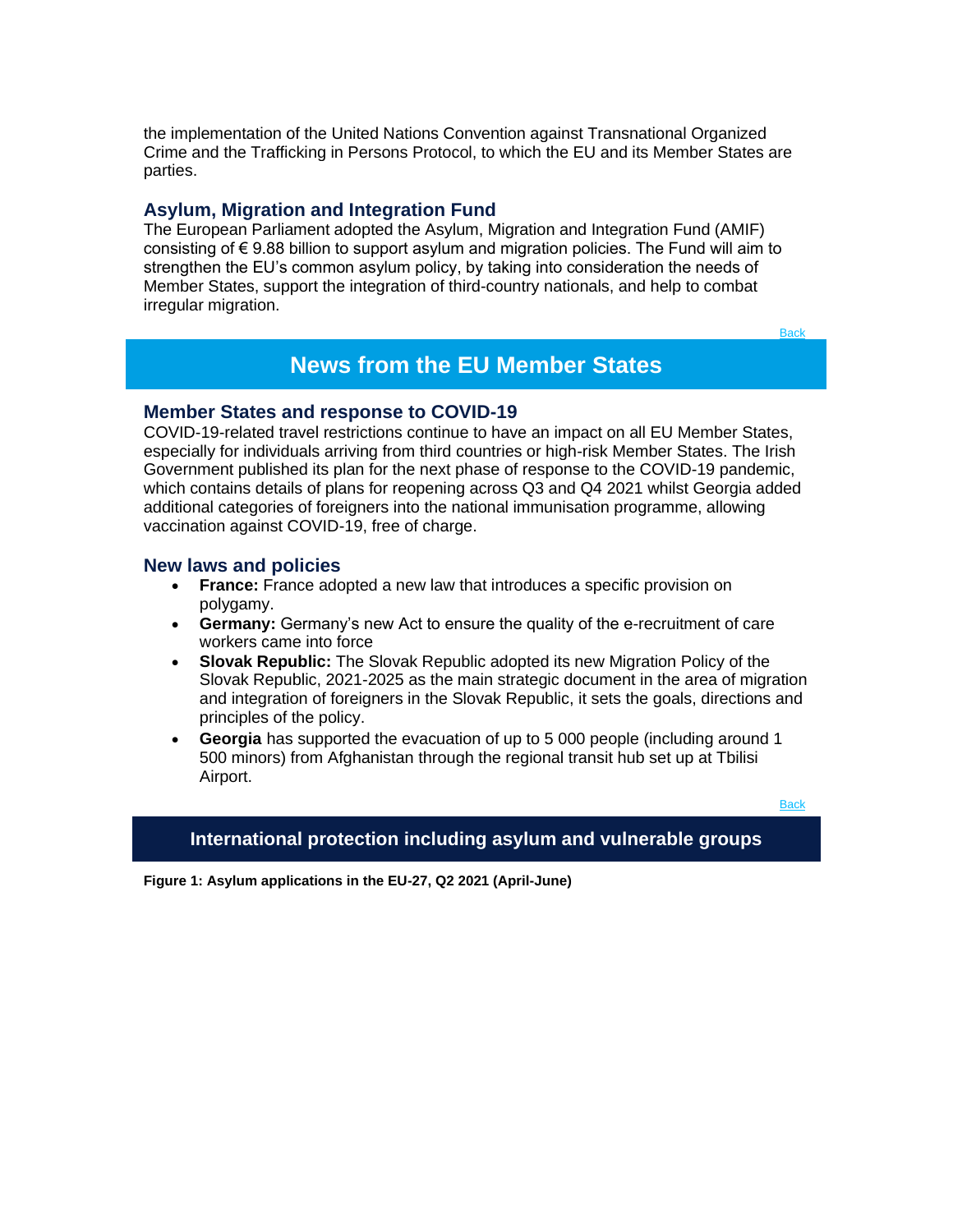

*Source: Eurostat [\[migr\\_asyappctzm\]](https://www.next-ma.eu/click.html?x=a62e&lc=asOLKb&mc=c&s=zqRuZr&u=xcueJ&z=66pSJwx&), total asylum applicants, extracted on 26 October 2021.*

According to Eurostat, in the second quarter of 2021, the number of first-time asylum applicants in the EU-27 increased by 9% compared with the previous quarter, and 115 % compared with the same quarter in 2020. Among accepted asylum applications, the top three nationalities were Syrian, Afghan and Pakistani.

During the reporting period, Member States reported on evacuations from Afghanistan, including **Belgium** (864), **Finland** (414), **France** (2 700), **Hungary** (540), **Italy** (5 001), **Lithuania** (176), **Luxembourg** (33 up until 31 August 2021), **the Netherlands** (1 900), **Poland** (1 138), **Portugal** (198), **Spain** (2 206), **Sweden** (1 130). **Estonia** has offered to grant protection to a total of 30 Afghan nationals evacuated by other countries, and in August and September, 14 of these people reached Estonia. **Germany** has been supporting the coordination and reception of local staff evacuated from Afghanistan and their family after their arrival. **Finland** will provide € 3 million through the United Nations High Commissioner for Refugees to help Afghan refugees. **Ireland** decided to accelerate the processing of international protection applications from Afghanistan. In **Poland**, 3 484 applications for international protection were lodged, 1 530 of which were from Afghanistan. **Luxembourg** decided to suspend decision-making on applications for international protection by Afghan nationals, particularly in the interests of asylum applicants whose applications would otherwise have been refused. **Finland, Germany, the Netherlands** and **Sweden** are among those countries that suspended return decisions to Afghanistan, and **Belgium** reported a partial suspension.

In **the Netherlands**, a country-specific asylum policy was introduced for Palestinians in Lebanon for the first time.

[Back](%20t%20)

# **Unaccompanied minors and vulnerable groups**

Several countries reported action plans to address unaccompanied minors and vulnerable groups.

**France** published an action plan to address vulnerabilities of asylum seekers and refugees, after consulting with partners and institutional actors active in the field.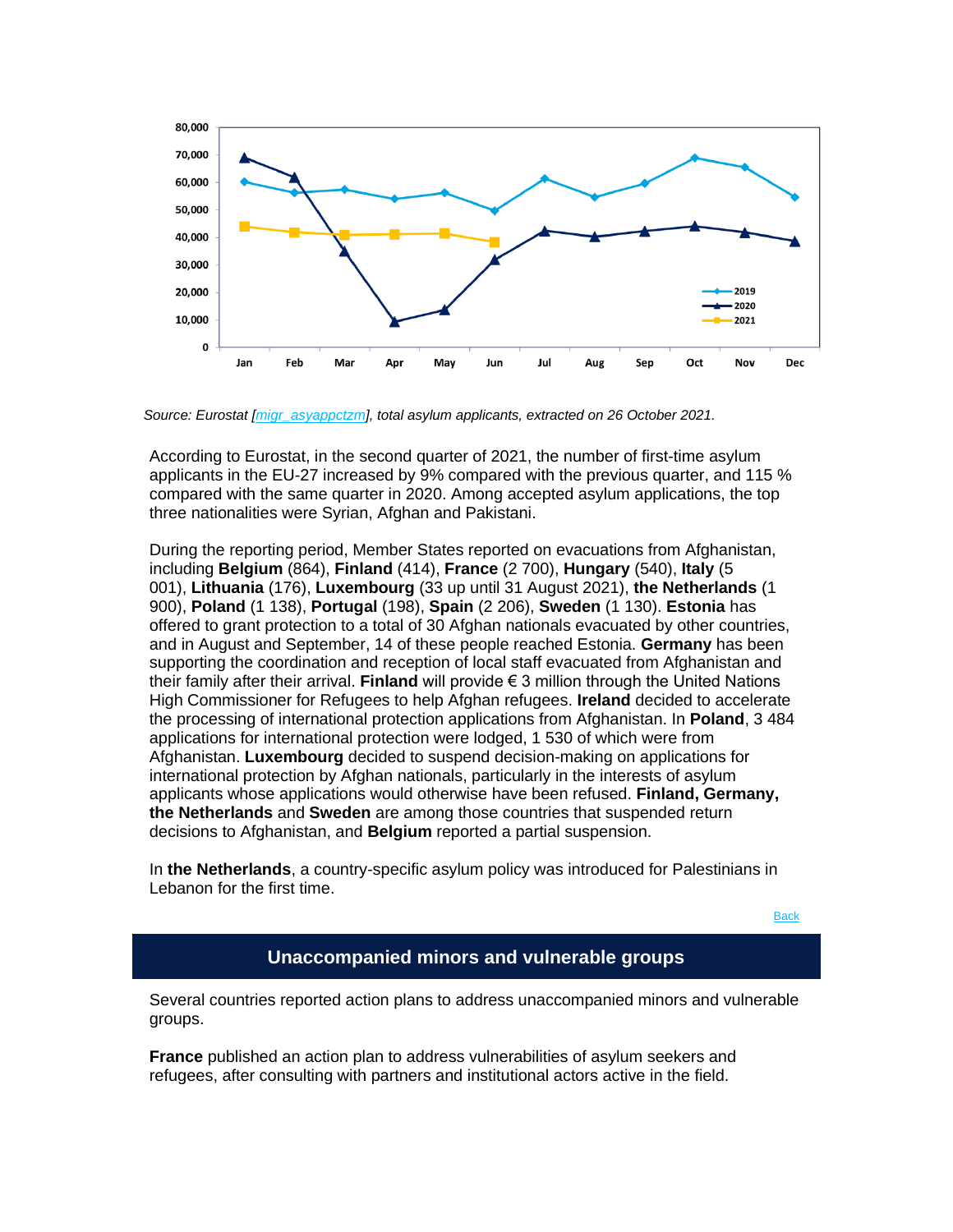**Italy** has expanded the reception places for unaccompanied foreign minors.

**The Netherlands** adjusted its procedure for minor third-country nationals with a residence permit, making them eligible for family reunification.

**Portugal** provided training sessions for host institutions on the initial reception, accommodation, and integration of unaccompanied migrant children.

**Georgia** approved an action plan on statelessness that includes activities to improve their legal status and increase access to procedures.

**[Back](%20t%20)** 

# **Legal migration and integration**

Family reunification was addressed in some policy developments during the reporting period.

**Estonia's** Supreme Court concluded that it would be unconstitutional to not grant a thirdcountry national a temporary residence permit for settling with registered same-sex partners with a residence permit.

**Luxembourg** amended its immigration law to simplify administrative procedures for family reunification.

High-skilled and labour migration management actions were further developed in some countries.

**Belgium** adopted legislation that allows international students who graduate in Belgium, or who graduated abroad but studied for a period of time in Belgium within the framework of a mobility program, to remain for one year after graduation to look for work or engage in self-employed activities. Finland submitted a request to Parliament to introduce long-term visas that would promote labour migration, and also published a roadmap for educationbased and work-based immigration for specialists, entrepreneurs, researchers and students.

**Finland** is also planning to recruit more people to mission abroad, on a temporary basis, to respond to the increase of residence permit requests, ensuring the availability of skilled labour in the country.

**France** modernised the online service available for foreign users, with the possibility to apply for long-stay visas, talent passport residence permits, visitor residence permits, duplicate residence permits or notify a change of address directly online. Georgia approved a study program 'Study in Georgia' that would facilitate enrolment of foreign students in higher education institutions.

Several Member States also presented a variety of courses for the purpose of integration. **Malta's** main professional vocational education and training institution organised an online debate on multiculturalism and **Portugal** developed an online course on migration and health in collaboration with IOM Portugal.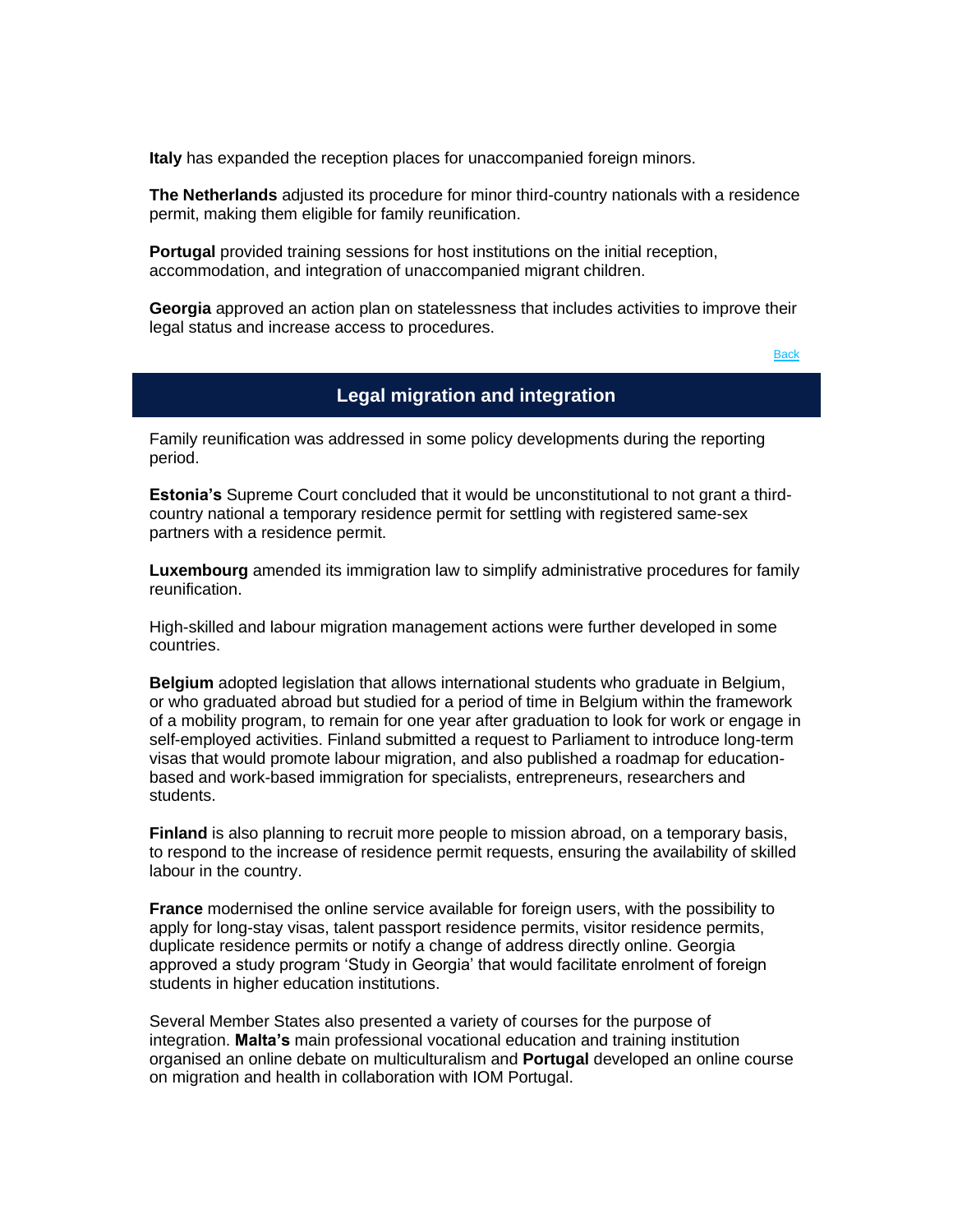**Italy** concluded a sports tournament aimed at integrating unaccompanied foreign minors by promoting interaction amongst peers.

**Georgia** has also seen an increase in foreigners enrolled in the entry-level state language courses and integration program.

**[Back](%20t%20)** 

### **Return**

In line with the European Commission's action plan, some Member States emphasised the suspension of returns for Afghan citizens, including **Finland, Germany, the Netherlands,** and **Sweden.**

In some cases, Member States expanded or joined EU-wide coordination efforts on returns. **Cyprus, Greece, Italy, Malta,** and **Spain** released a joint statement that called for a 'common European participation in returns' with the active involvement of EU organisations. **Italy** continued to develop the EU-wide Return Case Management system that will simplify the issuing of return decisions. Italy also joined the European Return and Reintegration Network (ERRIN) and is developing strategies on reintegration. Officers from **Malta** attended ERRIN Train-the-Trainers sessions for return counsellors in Berlin.

**[Back](%20t%20)** 

# **Addressing human trafficking**

Member States addressed human trafficking through action plans, surveys, and studies. **Austria** adopted a national action plan to combat trafficking in Persons. **Italy** launched its first national survey to assess housing conditions of migrant workers in the agricultural sector in order to map all situations of precariousness and housing hardships. **Malta** studied social differences on vulnerabilities under the 'Victims Voices lead the Way' campaign. **Poland** is updating its guidelines for labour inspectors, focusing on forced labour and launched a survey on public awareness on trafficking. **The Slovak Republic** promoted networking and awareness-raising activities to identify potential victims of human trafficking, which included field workers, operators of emergency systems, and employees of centres for children and families.

**[Back](%20t%20)** 

# **Border management and irregular migration**

Regarding the situation in Belarus, EU Member States have been addressing requests for asylum, provisions for material and support. The European Court of Human Rights requested that **Latvia** and **Poland** provide Iraqi and Afghan refugees at the border with Belarus with basic necessities, without requiring them to enter into their territory.

In **Lithuania**, migrants stranded in Belarus can submit their asylum requests to the embassy in Minsk. **Estonia** is supporting Lithuania in the framework of the EU Civil Protection Mechanism and Frontex joint operations.